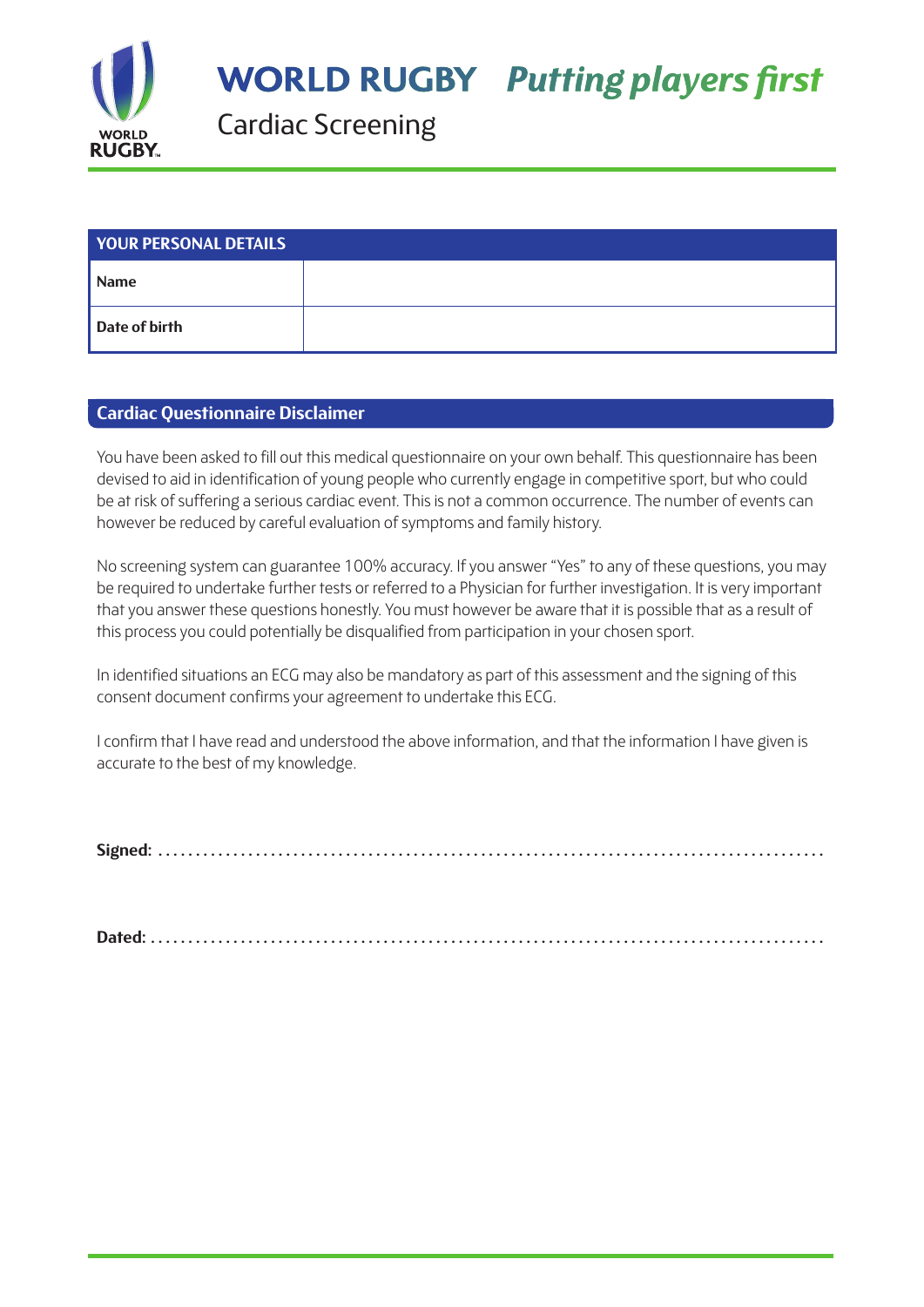

**WORLD RUGBY Putting players first** 

Cardiac Screening

**Name**

| <b>YOUR PERSONAL HISTORY</b>                    |                                                                                                             |     |           |  |
|-------------------------------------------------|-------------------------------------------------------------------------------------------------------------|-----|-----------|--|
| Have you ever experienced any of the following? |                                                                                                             | Yes | <b>No</b> |  |
| 1.                                              | Do you suffer from chest pain, chest heaviness or tightness during or following exercise?                   |     |           |  |
| 2.                                              | Do you feel more short of breath or tire more easily during exercise when compared with your<br>team mates? |     |           |  |
| 3.                                              | Have you ever fainted or blacked out during or after exercise or had an unexplained fainting<br>episode?    |     |           |  |
| 4.                                              | Have you ever experienced dizzy turns during or after exercise?                                             |     |           |  |
| 5.                                              | Do you have palpitations (racing heart or unexpected fast or irregular heartbeat)?                          |     |           |  |
| 6.                                              | Have you ever been told you have:                                                                           |     |           |  |
| a                                               | A heart murmur?                                                                                             |     |           |  |
| $b$ .                                           | A heart infection?                                                                                          |     |           |  |
| C.                                              | High blood pressure?                                                                                        |     |           |  |

| YOUR FAMILY HISTORY (please confirm details with relatives where possible) |                                                                                                           |            |           |  |  |
|----------------------------------------------------------------------------|-----------------------------------------------------------------------------------------------------------|------------|-----------|--|--|
| Have either of your parents, brothers or sisters suffered from:            |                                                                                                           | <b>Yes</b> | <b>No</b> |  |  |
| 7.                                                                         | Heart attack or sudden unexplained death aged 50 years or less?                                           |            |           |  |  |
| 8.                                                                         | Heart rhythm problems requiring pacemaker or other treatment?                                             |            |           |  |  |
| 9.                                                                         | Angina, heart pain under the age of 50 years?                                                             |            |           |  |  |
| 10.                                                                        | Any heart condition such as cardiomyopathy, long QT syndrome or been diagnosed with<br>Marfan's syndrome? |            |           |  |  |